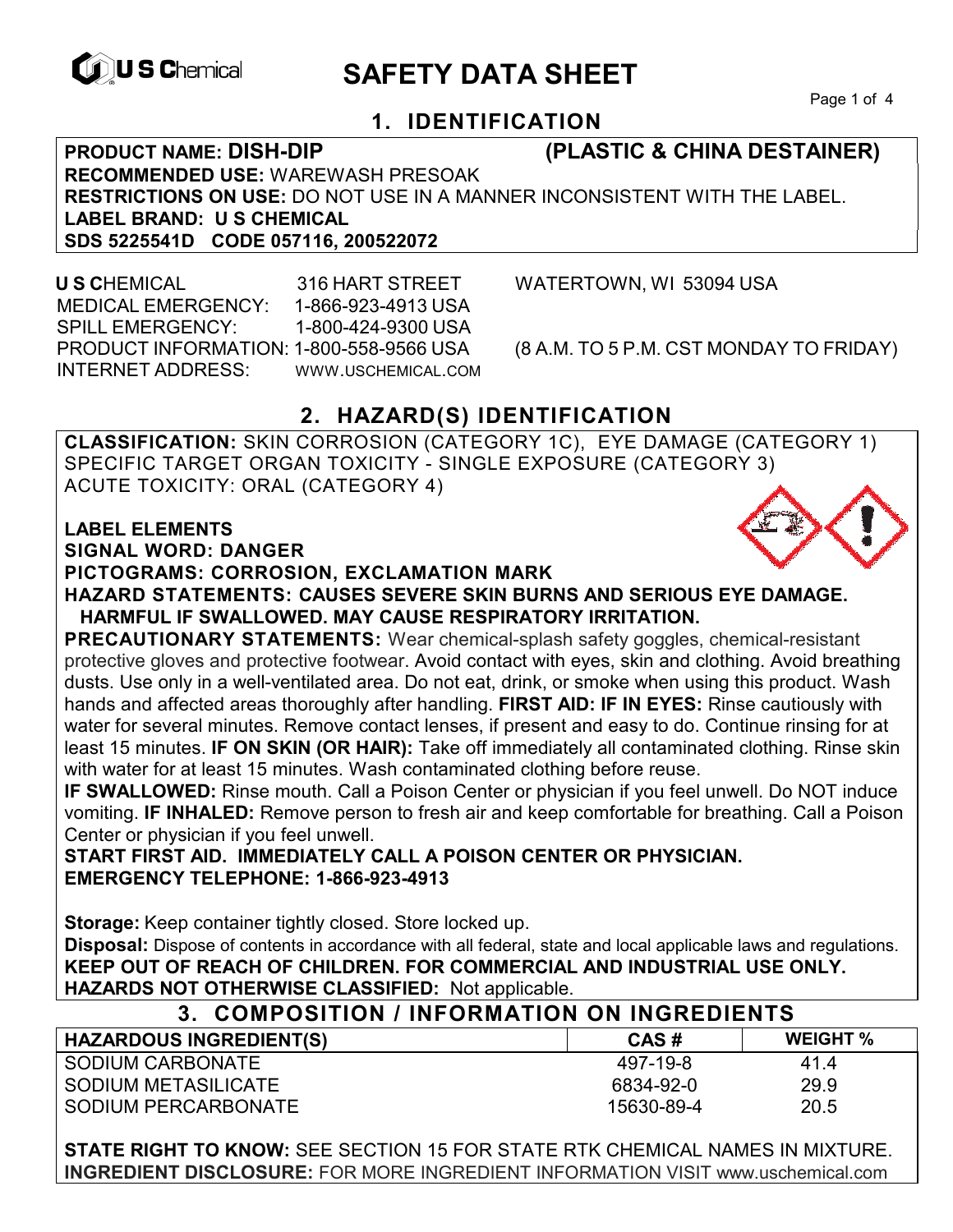## **4. FIRST-AID MEASURES** Page 2 of 4

**IF IN EYES:** RINSE CAUTIOUSLY WITH WATER FOR SEVERAL MINUTES. REMOVE CONTACT LENSES, IF PRESENT AND EASY TO DO. CONTINUE RINSING FOR AT LEAST 15 MINUTES. **IF ON SKIN (OR HAIR):** TAKE OFF IMMEDIATELY ALL CONTAMINATED CLOTHING. RINSE SKIN WITH WATER FOR AT LEAST 15 MINUTES. WASH CONTAMINATED CLOTHING BEFORE REUSE. **IF SWALLOWED:** RINSE MOUTH. CALL A POISON CENTER OR PHYSICIAN IF YOU FEEL UNWELL. DO NOT INDUCE VOMITING. **IF INHALED:** REMOVE PERSON TO FRESH AIR AND KEEP COMFORTABLE FOR BREATHING. CALL A POISON CENTER OR PHYSICIAN IF YOU FEEL UNWELL.

**START FIRST AID. IMMEDIATELY CALL A POISON CENTER OR PHYSICIAN. EMERGENCY TELEPHONE: 1-866-923-4913**

**MOST IMPORTANT SYMPTOMS / EFFECTS:** CAUSES SEVERE SKIN BURNS AND SERIOUS EYE DAMAGE. MAY CAUSE BLINDNESS WITHOUT IMMEDIATE FIRST AID. HARMFUL IF SWALLOWED. CAUSES BURNS AND SERIOUS DAMAGE TO MOUTH, THROAT AND STOMACH. CORROSIVE TO ALL BODY TISSUES.

**MEDICAL CONDITIONS AGGRAVATED:** NONE KNOWN.

**NOTE TO PHYSICIAN:** CALL 1-866-923-4913 FOR EXPOSURE MANAGEMENT ASSISTANCE.

## **5. FIRE-FIGHTING MEASURES**

**CHEMICAL HAZARDS:** CORROSIVE. OXIDIZER. NON-FLAMMABLE. **COMBUSTION PRODUCT HAZARDS:** OXIDES OF CARBON AND OTHER FUMES. **METHODS:** SELECT EXTINGUISHER AND METHODS BASED ON FIRE SIZE AND TYPE. **EQUIPMENT:** WEAR SCBA AND FULL PROTECTIVE GEAR AS CONDITIONS WARRANT. **NFPA RATING:** HEALTH-3/FLAMMABILITY-0/ INSTABILITY-1/SPECIAL HAZARD-N.AP. **SUITABLE EXTINGUISHERS:** WATER, DRY CHEMICAL, CO2 OR FOAM SUITABLE FOR FIRE. **UNSUITABLE EXTINGUISHERS:** NO RESTRICTIONS BASED ON CHEMICAL HAZARDS.

## **6. ACCIDENTAL RELEASE MEASURES**

**PERSONAL PRECAUTIONS:** EVACUATE UNPROTECTED PERSONNEL FROM AREA. WEAR PERSONAL PROTECTION INCLUDING RUBBER BOOTS. SEE SECTION 8. VENTILATE AREA IF NEEDED. BE CAREFUL NOT TO SLIP. WASH THOROUGHLY AFTER CLEAN-UP. **ENVIRONMENTAL PRECAUTIONS:** PREVENT SPILL FROM ENTERING DRAIN, STORM SEWER OR SURFACE WATERWAY. PREVENT WATER AND SOIL CONTAMINATION. **CLEAN-UP METHODS:** CAREFULLY SWEEP UP AND SHOVEL INTO DRY LABELED CONTAINERS WITHOUT RAISING DUST. MOVE CONTAINERS OUT OF SPILL AREA. AFTER SPILL COLLECTION, FLUSH AREA WITH WATER AND FOLLOW WITH NORMAL CLEAN-UP PROCEDURES.

## **7. HANDLING AND STORAGE**

**HANDLING:** FOLLOW ALL LABEL DIRECTIONS. INSTRUCT PERSONNEL ABOUT PROPER USE, HAZARDS, PRECAUTIONS, AND FIRST AID MEASURES. AVOID INHALATION, INGESTION, AND CONTACT WITH SKIN, EYES AND CLOTHING. DO NOT TASTE OR SWALLOW. REMOVE AND WASH CONTAMINATED CLOTHING AND FOOTWEAR BEFORE REUSE. PRODUCT RESIDUE MAY REMAIN IN EMPTY CONTAINERS. HANDLE CAREFULLY TO AVOID DAMAGING CONTAINER.

**STORAGE:** KEEP CONTAINER TIGHTLY CLOSED. STORE LOCKED UP. STORE AT AMBIENT TEMPERATURES IN A DRY AREA OUT OF DIRECT SUNLIGHT. ROTATE STOCK REGULARLY. KEEP AWAY FROM FOOD AND DRINK. KEEP OUT OF REACH OF CHILDREN.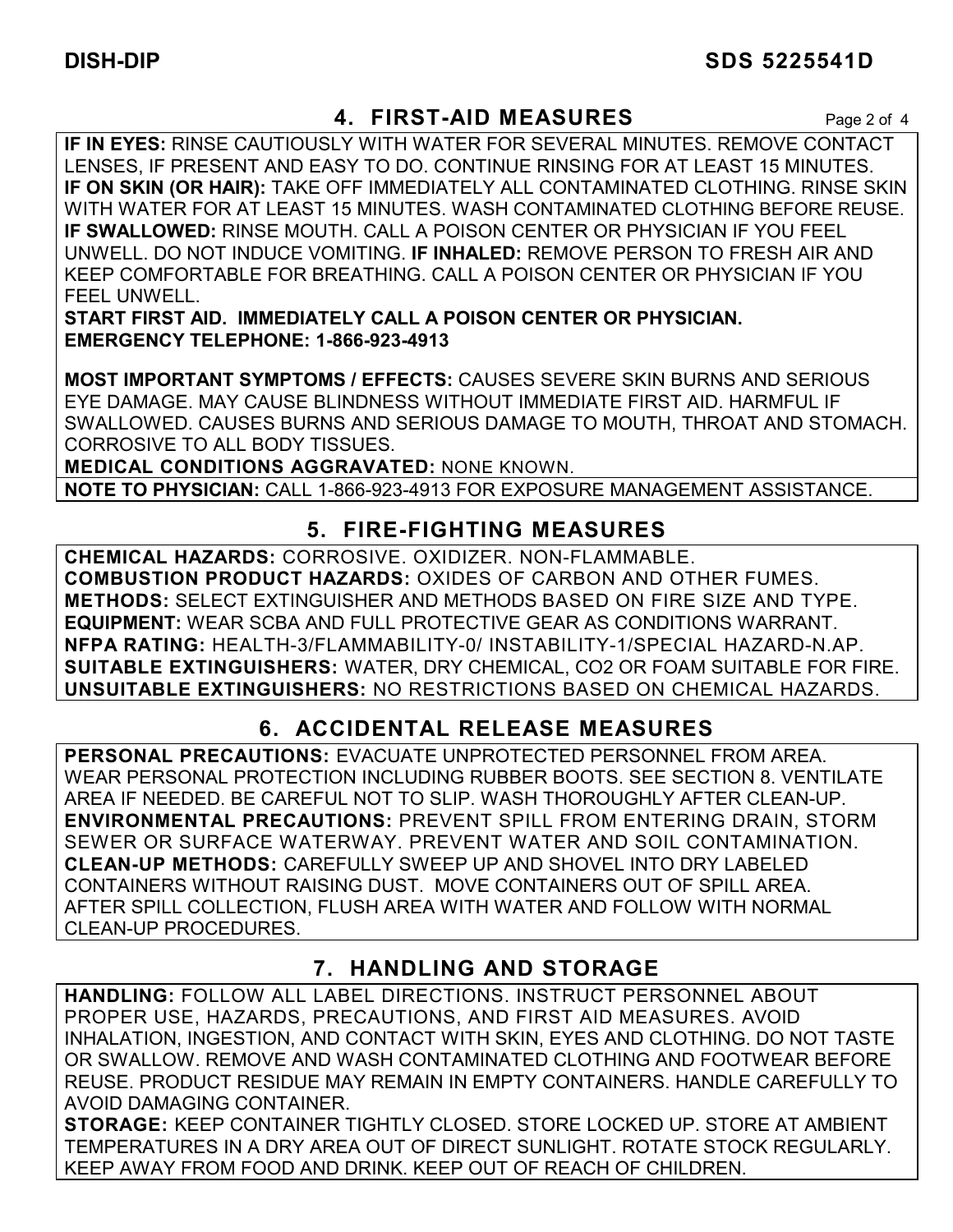#### **DISH-DIP SDS 5225541D**

#### **8. EXPOSURE CONTROLS / PERSONAL PROTECTION** Page 3 of 4

**EXPOSURE LIMITS:** SODIUM CARBONATE = NONE, SODIUM METASILICATE = NONE SODIUM PERCARBONATE = NONE **ENGINEERING CONTROLS:** GENERAL ROOM VENTILATION IS TYPICALLY ADEQUATE.

#### **PERSONAL PROTECTION**

**EYES:** CHEMICAL-SPLASH SAFETY GOGGLES.

**HANDS:** CHEMICAL-RESISTANT PROTECTIVE GLOVES (NITRILE, NEOPRENE OR RUBBER). **RESPIRATORY:** WEAR DUST MASK IF HANDLING CREATES AIR-BORNE DUST.

**FEET:** PROTECTIVE FOOTWEAR.

**BODY:** SUITABLE PROTECTIVE CLOTHING.

**HYGIENE MEASURES:** HANDLE IN ACCORDANCE WITH GOOD INDUSTRIAL HYGIENE AND SAFETY PRACTICE. TAKE OFF IMMEDIATELY ALL CONTAMINATED CLOTHING AND WASH IT BEFORE REUSE. WASH HANDS AND AFFECTED AREAS THOROUGHLY AFTER HANDLING. PROVIDE SUITABLE FACILITIES FOR QUICK DRENCHING OR FLUSHING OF THE EYES AND BODY IN CASE OF CONTACT OR SPLASH HAZARD.

#### **9. PHYSICAL AND CHEMICAL PROPERTIES**

| <b>APPEARANCE: WHITE POWDER</b>        | <b>AUTO-IGNITION TEMPERATURE: N.AV.</b>    |
|----------------------------------------|--------------------------------------------|
| <b>ODOR: NONE</b>                      | <b>DECOMPOSITION TEMPERATURE: N.AV.</b>    |
| <b>pH CONCENTRATE: N.AP.</b>           | <b>EXPLOSIVE LIMITS (LEL/UEL): NONE</b>    |
| pH @ 2500 PPM SOLUTION: N.AV.          | <b>EVAPORATION RATE: N.AV.</b>             |
| pH @ USE DILUTION: N.AV.               | FLAMMABILITY (SOLID, GAS): N.AP.           |
| <b>PHYSICAL STATE: GRANULAR POWDER</b> | <b>FLASH POINT: NONE</b>                   |
| <b>RELATIVE DENSITY (WATER): N.AV.</b> | INITIAL BOILING POINT/RANGE: N.AV.         |
| <b>SOLUBILITY (WATER): MODERATE</b>    | <b>MELTING POINT/FREEZING POINT: N.AV.</b> |
| VAPOR PRESSURE: N.AV.                  | <b>ODOR THRESHOLD: N.AV.</b>               |
| VAPOR DENSITY: N. AV.                  | PARTITION COEFF. (N-OCTANOL/WATER): N.AV   |
| <b>VISCOSITY: N.AP.</b>                | <b>OTHER: N.AV.</b>                        |

#### **10. STABILITY AND REACTIVITY**

**REACTIVITY:** MIXING WITH INCOMPATIBLES CAN RELEASE HEAT + HAZARDOUS GASES. **CHEMICAL STABILITY:** STABLE.

**POSSIBILITY OF HAZARDOUS REACTIONS:** SEE REACTIVITY. WILL NOT POLYMERIZE. **CONDITIONS TO AVOID: TEMPERATURES ABOVE 120°F (49°C) AND HIGH HUMIDITY. MATERIALS TO AVOID:** ACIDS, METALS + OTHER CHEMICALS. MIX ONLY WITH WATER. **HAZARDOUS DECOMPOSITION PRODUCTS:** NONE UNDER NORMAL CONDITIONS.

## **11. TOXICOLOGICAL INFORMATION**

**ROUTES OF EXPOSURE:** EYES, SKIN, INGESTION, INHALATION. **INFORMATION ON ROUTES OF EXPOSURE:** NO LC50/LD50 TEST DATA ON MIXTURE. **ACUTE EFFECTS /SYMPTOMS**: CORROSIVE TO ALL BODY TISSUES.

 **EYES:** CAUSES SERIOUS EYE DAMAGE. MAY CAUSE PAIN, REDNESS AND WATERING.  **SKIN:** CAUSES SEVERE SKIN BURNS. MAY CAUSE DELAYED PAIN, REDNESS AND BLISTERING. **INGESTION:** CAUSES BURNS AND SERIOUS DAMAGE TO MOUTH, THROAT AND STOMACH. **INHALATION:** MAY CAUSE CORROSIVE EFFECTS TO NOSE, THROAT, AND RESPIRATORY SYSTEM. **CHRONIC / OTHER EFFECTS:** NO REPORTABLE GERM CELL MUTAGENS, SKIN SENSITIZERS, RESPIRATORY SENSITIZERS, REPRODUCTIVE TOXINS OR ASPIRATION HAZARDS. **SPECIFIC TARGET ORGANS (SINGLE):** MAY CAUSE RESPIRATORY IRRITATION. **SPECIFIC TARGET ORGANS (REPEATED):** NONE KNOWN.

**NUMERICAL MEASURES OF TOXICITY:** ATEmix (ORAL-RAT) = 1600 MG / KG **CARCINOGENS:** NO REPORTABLE ACGIH, IARC, NTP, OR OSHA CARCINOGENS.